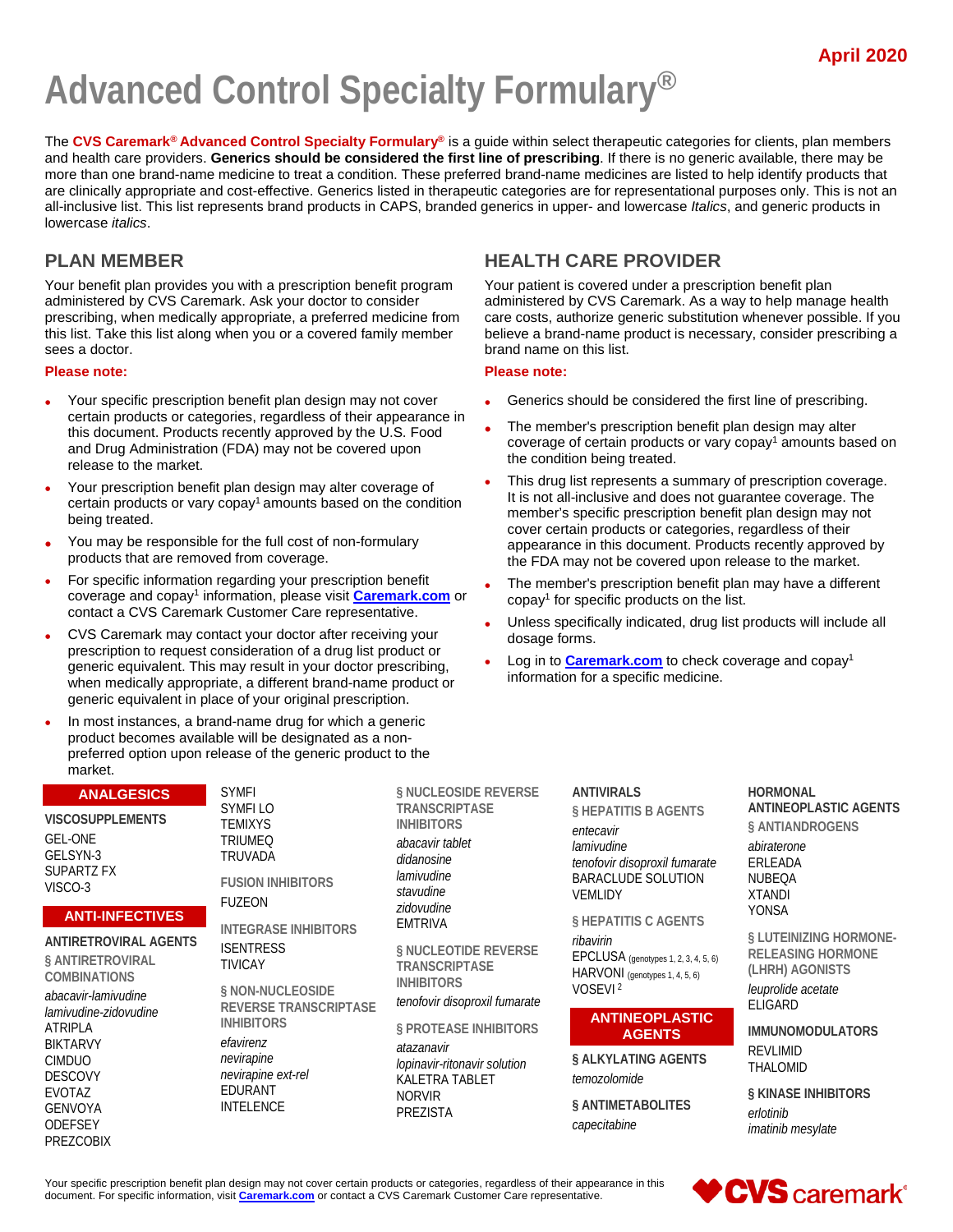| AFINITOR<br><b>BOSULIF</b><br>CABOMETYX                                  | <b>CENTRAL NERVOUS</b><br><b>SYSTEM</b><br>§ ANTICONVULSANTS                  | <b>OVULATION STIMULANTS,</b><br><b>GONADOTROPINS</b><br>GONAL-F                         | <b>AUTOIMMUNE AGENTS</b><br>See Table 1 for Indication Based<br><b>Coverage Details</b>   | <b>HEREDITARY ANGIOEDEMA</b><br><b>FIRAZYR</b><br><b>RUCONEST</b>                |
|--------------------------------------------------------------------------|-------------------------------------------------------------------------------|-----------------------------------------------------------------------------------------|-------------------------------------------------------------------------------------------|----------------------------------------------------------------------------------|
| <b>IBRANCE</b><br><b>IRESSA</b>                                          | vigabatrin                                                                    | OVIDREL                                                                                 | <b>ANKYLOSING SPONDYLITIS</b>                                                             | <b>IMMUNOSUPPRESSANTS</b>                                                        |
| <b>KISQALI</b><br>KISOALI FEMARA<br>CO-PACK<br><b>RYDAPT</b>             | § MOVEMENT DISORDERS<br>tetrabenazine<br><b>AUSTEDO</b>                       | <b>GAUCHER DISEASE</b><br>CERDELGA<br>CEREZYME                                          | <b>COSENTYX</b><br><b>ENBREL</b><br><b>HUMIRA</b>                                         | § ANTIMETABOLITES<br>mycophenolate mofetil<br>mycophenolate sodium               |
| SPRYCEL<br><b>SUTENT</b><br><b>TYKERB</b><br><b>VOTRIENT</b>             | <b>INGREZZA</b><br>§ MULTIPLE SCLEROSIS<br><b>AGENTS</b><br>qlatiramer        | <b>HEREDITARY TYROSINEMIA</b><br><b>TYPE 1 AGENTS</b><br>ORFADIN<br><b>HUMAN GROWTH</b> | <b>CROHN'S DISEASE</b><br><b>HUMIRA</b><br><b>STELARA</b><br>SUBCUTANEOUS#                | § CALCINEURIN INHIBITORS<br>cyclosporine<br>cyclosporine, modified<br>tacrolimus |
| § MISCELLANEOUS                                                          | <b>AUBAGIO</b>                                                                | <b>HORMONES</b>                                                                         | # After failure of HUMIRA                                                                 | § RAPAMYCIN DERIVATIVES                                                          |
| bexarotene capsule<br>LYNPARZA                                           | <b>BETASERON</b><br>COPAXONE                                                  | <b>HUMATROPE</b>                                                                        | <b>PSORIASIS</b>                                                                          | sirolimus                                                                        |
| <b>ODOMZO</b>                                                            | <b>GILENYA</b>                                                                | § UREA CYCLE DISORDERS                                                                  | <b>HUMIRA</b><br><b>OTEZLA</b>                                                            | <b>RESPIRATORY</b>                                                               |
| <b>RUBRACA</b><br>ZEJULA<br>ZOLINZA                                      | MAYZENT<br><b>REBIF</b><br><b>TECFIDERA</b><br><b>TYSABRI</b>                 | sodium phenylbutyrate<br><b>MISCELLANEOUS</b><br><b>CYSTAGON</b>                        | <b>SKYRIZI</b><br><b>STELARA</b><br><b>SUBCUTANEOUS</b>                                   | <b>ALPHA-1 ANTITRYPSIN</b><br><b>DEFICIENCY AGENTS</b><br>PROLASTIN-C            |
| <b>CARDIOVASCULAR</b>                                                    | <b>ENDOCRINE AND</b>                                                          | <b>HEMATOLOGIC</b>                                                                      | <b>TALTZ</b><br><b>TREMFYA</b>                                                            | § CYSTIC FIBROSIS                                                                |
| <b>ANTILIPEMICS</b><br><b>PCSK9 INHIBITORS</b><br>REPATHA                | <b>METABOLIC</b><br><b>ACROMEGALY</b>                                         | <b>HEMATOPOIETIC GROWTH</b><br><b>FACTORS</b><br>ARANESP                                | <b>PSORIATIC ARTHRITIS</b><br><b>COSENTYX</b><br><b>ENBREL</b>                            | tobramycin<br>inhalation solution<br><b>BETHKIS</b>                              |
| PULMONARY ARTERIAL<br><b>HYPERTENSION</b>                                | SOMATULINE DEPOT<br>SOMAVERT<br><b>CALCIUM RECEPTOR</b>                       | NEULASTA<br><b>NIVESTYM</b>                                                             | <b>HUMIRA</b><br>OTEZLA                                                                   | <b>PULMONARY FIBROSIS</b><br><b>AGENTS</b>                                       |
| § ENDOTHELIN RECEPTOR<br><b>ANTAGONISTS</b>                              | <b>ANTAGONISTS</b><br><b>SENSIPAR</b>                                         | <b>RETACRIT</b><br><b>UDENYCA</b>                                                       | RHEUMATOID ARTHRITIS<br>ENBREL                                                            | <b>ESBRIET</b><br><b>OFEV</b>                                                    |
| ambrisentan<br>bosentan<br><b>OPSUMIT</b>                                | <b>CALCIUM REGULATORS</b><br>PARATHYROID HORMONES                             | <b>HEMOPHILIA A AGENTS</b><br>ADYNOVATE<br>JIVIL                                        | <b>HUMIRA</b><br>ORENCIA CLICKJECT<br>ORENCIA                                             | <b>SEVERE ASTHMA AGENTS</b><br><b>DUPIXENT</b><br><b>FASENRA</b>                 |
| § PHOSPHODIESTERASE<br><b>INHIBITORS</b>                                 | <b>FORTEO</b><br><b>TYMLOS</b>                                                | KOGENATE FS<br>KOVALTRY<br><b>NOVOEIGHT</b>                                             | SUBCUTANEOUS<br><b>RINVOQ</b><br>XELJANZ                                                  | <b>NUCALA</b><br><b>XOLAIR</b>                                                   |
| sildenafil<br>tadalafil                                                  | <b>MISCELLANEOUS</b>                                                          | <b>NUWIQ</b>                                                                            | <b>XELJANZ XR</b>                                                                         | <b>TOPICAL</b>                                                                   |
| PROSTACYCLIN RECEPTOR<br><b>AGONISTS</b><br><b>UPTRAVI</b>               | <b>PROLIA</b><br><b>CONTRACEPTIVES</b><br><b>PROGESTIN INTRAUTERINE</b>       | <b>HEMOPHILIA B AGENTS</b><br><b>REBINYN</b><br>THROMBOCYTOPENIA                        | ULCERATIVE COLITIS<br><b>HUMIRA</b><br>XELJANZ#<br>XELJANZ XR#                            | <b>DERMATOLOGY</b><br><b>ATOPIC DERMATITIS</b><br><b>DUPIXENT</b>                |
| PROSTAGLANDIN                                                            | <b>DEVICES</b><br>KYLEENA<br><b>MIRENA</b>                                    | <b>AGENTS</b><br>MULPLETA                                                               | # After failure of HUMIRA                                                                 | <b>MOUTH / THROAT /</b><br><b>DENTAL AGENTS</b>                                  |
| <b>VASODILATORS</b><br>ORENITRAM                                         | <b>SKYLA</b>                                                                  | <b>IMMUNOLOGIC</b>                                                                      | ALL OTHER CONDITIONS<br>ENBREL                                                            | <b>PROTECTANTS</b><br><b>MUGARD</b>                                              |
| <b>SOLUBLE GUANYLATE</b><br><b>CYCLASE STIMULATORS</b><br><b>ADEMPAS</b> | <b>FERTILITY REGULATORS</b><br><b>GNRH / LHRH</b><br>ANTAGONISTS<br>CETROTIDE | <b>AGENTS</b><br><b>ALLERGENIC EXTRACTS</b><br>ORALAIR                                  | <b>HUMIRA</b><br>DISEASE-MODIFYING<br><b>ANTIRHEUMATIC DRUGS</b><br>(DMARD <sub>S</sub> ) | <b>OPHTHALMIC</b><br>RETINAL DISORDERS<br>EYLEA<br><b>LUCENTIS</b>               |

### $\overline{A}$

abacavir tablet abacavir-lamivudine abiraterone ADEMPAS ADYNOVATE AFINITOR ambrisentan ARANESP atazanavir **ATRIPLA** 

#### **AUBAGIO AUSTEDO**

 $\overline{\mathbf{B}}$ **BARACLUDE SOLUTION BETASERON BETHKIS** bexarotene capsule **BIKTARVY** bosentan **BOSULIF** 

 $\overline{\mathsf{c}}$ CABOMETYX capecitabine CERDELGA CEREZYME CETROTIDE CIMDUO COPAXONE COSENTYX cyclosporine

cyclosporine, modified CYSTAGON D **DESCOVY** didanosine **DUPIXENT** E EDURANT efavirenz

ELIGARD **EMTRIVA** ENBREL entecavir **EPCLUSA** ERLEADA erlotinib **ESBRIET** EVOTAZ EYLEA

Your specific prescription benefit plan design may not cover certain products or categories, regardless of their appearance in this document. For specific information, visit *Caremark.com* or contact a CVS Caremark Custome

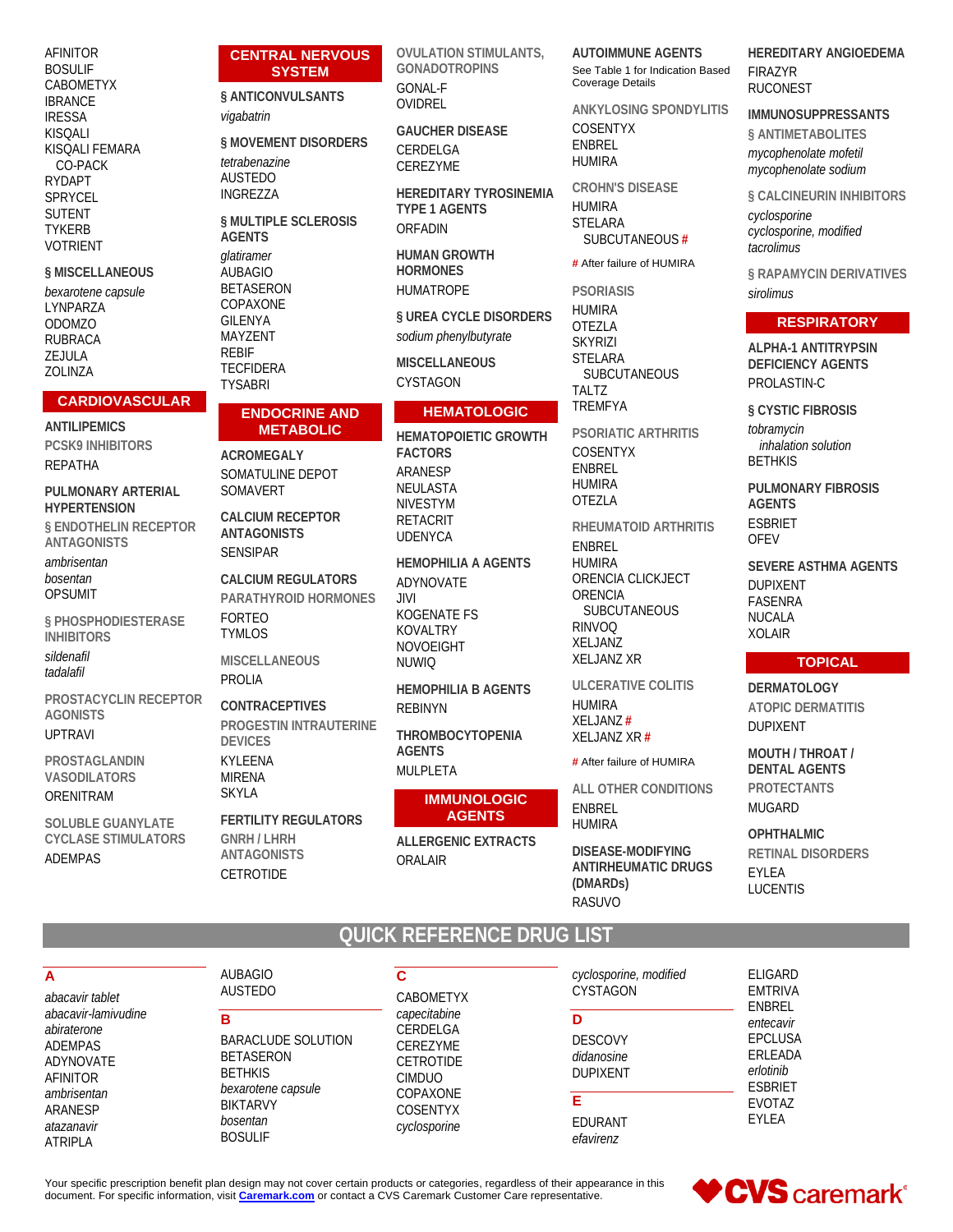#### F

**FASENRA FIRAZYR FORTEO FUZEON** 

#### G

**GEL-ONE** GELSYN-3 **GENVOYA GILENYA** glatiramer GONAL-F

### $\overline{\mathsf{H}}$

**HARVONI HUMATROPE HUMIRA** 

# ī

**IBRANCE** imatinib mesylate **INGREZZA INTELENCE IRESSA ISENTRESS** 

# J

**JIVI**  $\overline{\mathsf{K}}$ 

# KALETRA TABLET

KISQALI KISQALI FEMARA CO-PACK **KOGENATE FS** KOVALTRY **KYLEENA** 

#### L

lamivudine lamivudine-zidovudine leuprolide acetate lopinavir-ritonavir solution **LUCENTIS** LYNPARZA

### M

MAYZENT **MIRENA MUGARD** MULPLETA mycophenolate mofetil mycophenolate sodium

#### $\overline{\mathsf{N}}$

**NUWIQ** 

NEULASTA nevirapine nevirapine ext-rel NIVESTYM **NORVIR NOVOEIGHT NUBEQA NUCALA** 

#### $\mathbf{o}$

**ODEFSEY ODOMZO OFEV OPSUMIT** ORALAIR ORENCIA CLICKJECT ORENCIA SUBCUTANEOUS ORENITRAM **ORFADIN OTEZLA** OVIDREL  $\overline{\mathsf{P}}$ 

PREZCOBIX **PREZISTA** PROLASTIN-C **PROLIA** 

 $\overline{\mathsf{R}}$ **RASUVO REBIF REBINYN RFPATHA RETACRIT REVLIMID** ribavirin **RINVOQ RUBRACA RUCONEST RYDAPT** 

### $\mathbf{s}$

**SENSIPAR** sildenafil sirolimus **SKYLA SKYRIZI** sodium phenylbutyrate SOMATULINE DEPOT SOMAVERT SPRYCEL stavudine **STELARA SUBCUTANEOUS SUPARTZ FX SUTENT SYMFI SYMFILO** 

 $\overline{\mathsf{r}}$ tacrolimus tadalafil **TALTZ TECFIDERA TEMIXYS** temozolomide tenofovir disoproxil fumarate tetrabenazine THALOMID **TIVICAY** tobramycin inhalation solution **TREMFYA TRIUMEQ** 

#### TRUVADA **TYKERB TYMLOS TYSABRI**

# $\overline{u}$

 $\overline{\mathbf{v}}$ 

**UDENYCA UPTRAVI** 

VEMLIDY vigabatrin VISCO-3 VOSEVI<sup>2</sup> **VOTRIENT** 

# $\overline{\mathbf{x}}$

XELJANZ **XELJANZ XR XOLAIR XTANDI** 

#### Ÿ **YONSA**

 $\overline{z}$ ZEJULA zidovudine **ZOLINZA** 

# PREFERRED OPTIONS FOR EXCLUDED SPECIALTY MEDICATIONS 3

| <b>DRUG NAME(S)</b>     | PREFERRED OPTION(S)*                                                                     | <b>DRUG NAME(S)</b>        | <b>PREFERRED OPTION(S)*</b>                                                          |
|-------------------------|------------------------------------------------------------------------------------------|----------------------------|--------------------------------------------------------------------------------------|
| <b>ADCIRCA</b>          | sildenafil, tadalafil                                                                    | <b>EXTAVIA</b>             | glatiramer, AUBAGIO, BETASERON, COPAXONE,                                            |
| <b>ALPROLIX</b>         | Consult doctor                                                                           |                            | GILENYA, MAYZENT, REBIF, TECFIDERA, TYSABRI                                          |
| <b>ASTAGRAF XL</b>      | tacrolimus                                                                               | <b>FOLLISTIM AQ</b>        | <b>GONAL-F</b>                                                                       |
| <b>AVONEX</b>           | glatiramer, AUBAGIO, BETASERON, COPAXONE,<br>GILENYA, MAYZENT, REBIF, TECFIDERA, TYSABRI | <b>FULPHILA</b>            | NEULASTA, UDENYCA                                                                    |
|                         |                                                                                          | <b>GENOTROPIN</b>          | <b>HUMATROPE</b>                                                                     |
| <b>BARACLUDE TABLET</b> | entecavir, lamivudine, tenofovir disoproxil fumarate,                                    | <b>GLEEVEC</b>             | imatinib mesylate, BOSULIF, SPRYCEL                                                  |
|                         | <b>BARACLUDE SOLUTION, VEMLIDY</b>                                                       | <b>GRANIX</b>              | <b>NIVESTYM</b>                                                                      |
| <b>BERINERT</b>         | FIRAZYR, RUCONEST                                                                        | <b>HELIXATE FS</b>         | ADYNOVATE, JIVI, KOGENATE FS, KOVALTRY,<br>NOVOEIGHT, NUWIQ                          |
| <b>BUPHENYL</b>         | sodium phenylbutyrate                                                                    |                            |                                                                                      |
| CELLCEPT                | mycophenolate mofetil, mycophenolate sodium                                              | <b>HEPSERA</b>             | entecavir, lamivudine, tenofovir disoproxil fumarate,<br>BARACLUDE SOLUTION, VEMLIDY |
| <b>CHORIONIC</b>        | <b>OVIDREL</b>                                                                           | <b>HYALGAN</b>             |                                                                                      |
| <b>GONADOTROPIN</b>     |                                                                                          |                            | GEL-ONE, GELSYN-3, SUPARTZ FX, VISCO-3                                               |
| COMPLERA                | ATRIPLA, BIKTARVY, GENVOYA, ODEFSEY, SYMFI,<br>SYMFI LO, TRIUMEQ                         | LILETTA                    | KYLEENA, MIRENA, SKYLA                                                               |
| <b>DUROLANE</b>         | GEL-ONE, GELSYN-3, SUPARTZ FX, VISCO-3                                                   | <b>LUPRON DEPOT</b>        | <b>ELIGARD</b>                                                                       |
|                         |                                                                                          | (For Prostate Cancer Only) |                                                                                      |
| <b>ELELYSO</b>          | CERDELGA, CEREZYME                                                                       | <b>MAVYRET</b>             | EPCLUSA (genotypes 1, 2, 3, 4, 5, 6),<br>HARVONI (genotypes 1, 4, 5, 6), VOSEVI 2    |
| <b>ELOCTATE</b>         | ADYNOVATE, JIVI, KOGENATE FS, KOVALTRY,<br>NOVOEIGHT, NUWIQ                              | <b>MONOVISC</b>            | GEL-ONE, GELSYN-3, SUPARTZ FX, VISCO-3                                               |
| <b>ENVARSUS XR</b>      | tacrolimus                                                                               | <b>MYFORTIC</b>            | mycophenolate mofetil, mycophenolate sodium                                          |
| <b>EPIVIR HBV</b>       | entecavir, lamivudine, tenofovir disoproxil fumarate,                                    | <b>NEUPOGEN</b>            | <b>NIVESTYM</b>                                                                      |
|                         | BARACLUDE SOLUTION, VEMLIDY                                                              | <b>NORDITROPIN</b>         | <b>HUMATROPE</b>                                                                     |
| <b>EPOGEN</b>           | ARANESP, RETACRIT                                                                        | <b>NOVAREL</b>             | OVIDREL                                                                              |
| EUFLEXXA                | GEL-ONE, GELSYN-3, SUPARTZ FX, VISCO-3                                                   |                            |                                                                                      |
|                         |                                                                                          | <b>NUTROPIN AQ</b>         | <b>HUMATROPE</b>                                                                     |

Your specific prescription benefit plan design may not cover certain products or categories, regardless of their appearance in this document. For specific information, visit Caremark.com or contact a CVS Caremark Customer Care representative.

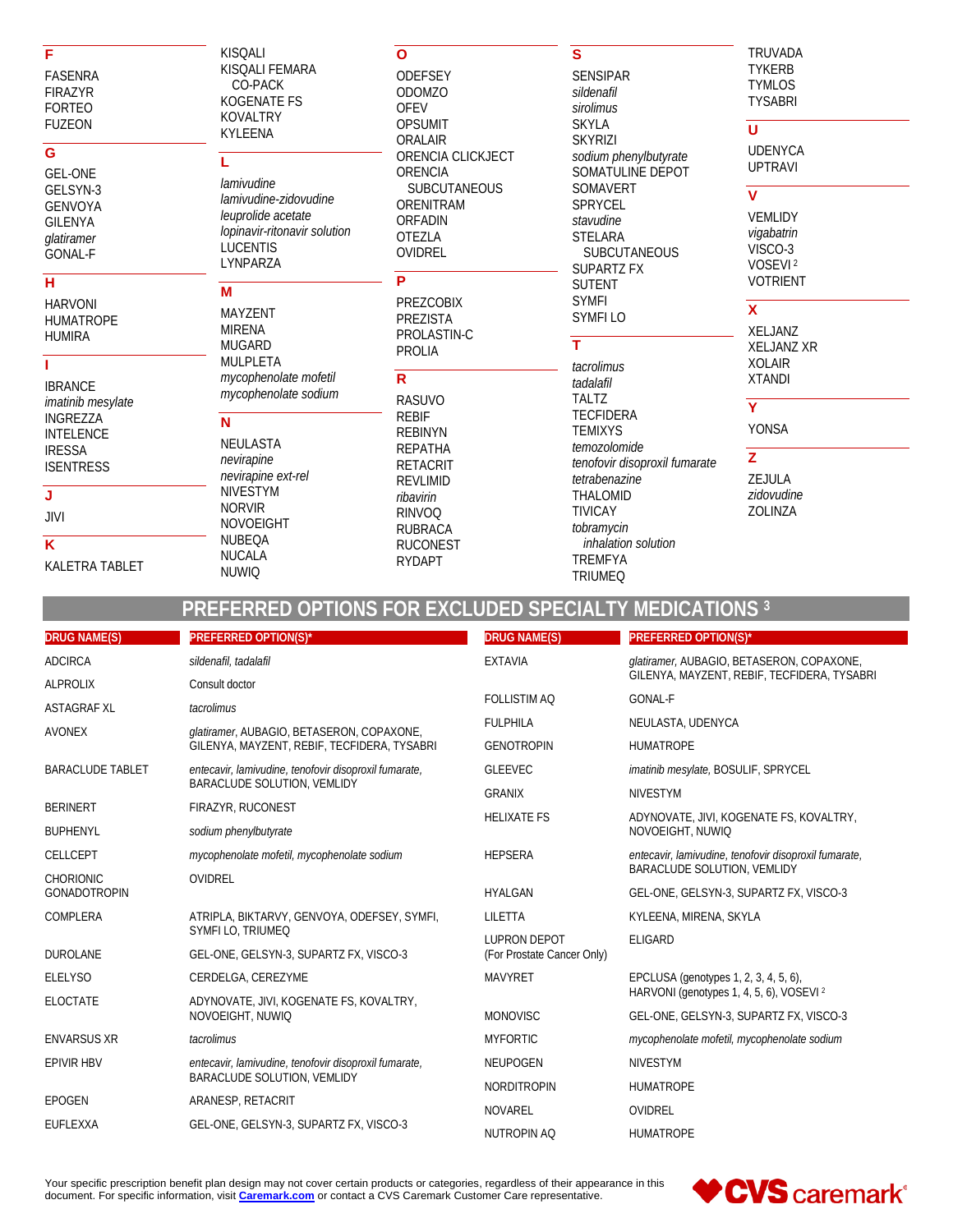| <b>DRUG NAME(S)</b> | <b>PREFERRED OPTION(S)*</b>                 | <b>DRUG NAME(S)</b>  | <b>PREFERRED OPTION(S)*</b>                                             |
|---------------------|---------------------------------------------|----------------------|-------------------------------------------------------------------------|
| <b>OMNITROPE</b>    | <b>HUMATROPE</b>                            | SANDOSTATIN LAR      | SOMATULINE DEPOT, SOMAVERT                                              |
| <b>ORTHOVISC</b>    | GEL-ONE, GELSYN-3, SUPARTZ FX, VISCO-3      | <b>STRIBILD</b>      | ATRIPLA, BIKTARVY, GENVOYA, ODEFSEY, SYMFI,                             |
| <b>OTREXUP</b>      | <b>RASUVO</b>                               |                      | SYMFILO, TRIUMEQ                                                        |
| <b>PEGASYS</b>      | Consult doctor                              | SYNVISC, SYNVISC-ONE | GEL-ONE, GELSYN-3, SUPARTZ FX, VISCO-3                                  |
| PLEGRIDY            | glatiramer, AUBAGIO, BETASERON, COPAXONE,   | <b>TASIGNA</b>       | imatinib mesylate, BOSULIF, SPRYCEL                                     |
|                     | GILENYA, MAYZENT, REBIF, TECFIDERA, TYSABRI | TOBI, TOBI PODHALER  | tobramycin inhalation solution, BETHKIS                                 |
| PRALUENT            | <b>REPATHA</b>                              | VERZENIO             | <b>IBRANCE, KISQALI</b>                                                 |
| PREGNYL             | OVIDREL                                     | <b>VIEKIRA PAK</b>   | EPCLUSA (genotypes 1, 2, 3, 4, 5, 6),                                   |
| <b>PROCRIT</b>      | ARANESP, RETACRIT                           |                      | HARVONI (genotypes 1, 4, 5, 6)                                          |
| <b>PROCYSBI</b>     | <b>CYSTAGON</b>                             | <b>XENAZINE</b>      | tetrabenazine, AUSTEDO                                                  |
| <b>PROGRAF</b>      | tacrolimus                                  | ZARXIO               | <b>NIVESTYM</b>                                                         |
| RAPAMUNE            | sirolimus                                   | <b>ZEMAIRA</b>       | PROLASTIN-C                                                             |
|                     |                                             | ZEPATIER             | EPCLUSA (genotypes 1, 2, 3, 4, 5, 6),<br>HARVONI (genotypes 1, 4, 5, 6) |
| RAVICTI             | sodium phenylbutyrate                       |                      |                                                                         |
| REVATIO             | sildenafil, tadalafil                       | <b>ZORTRESS</b>      | sirolimus                                                               |
| SABRIL              | vigabatrin                                  | ZYTIGA               | abiraterone, XTANDI, YONSA                                              |
| SAIZEN              | <b>HUMATROPE</b>                            |                      |                                                                         |
|                     |                                             |                      |                                                                         |

# TABLE 1 - PREFERRED OPTIONS FOR INDICATION BASED AUTOIMMUNE EXCLUDED MEDICATIONS

| <b>CONDITION</b>            | <b>EXCLUDED DRUG NAME(S)</b>                                                                                                                                         | <b>PREFERRED OPTION(S)</b>                                                                                                   |
|-----------------------------|----------------------------------------------------------------------------------------------------------------------------------------------------------------------|------------------------------------------------------------------------------------------------------------------------------|
| ANKYLOSING SPONDYLITIS      | CIMZIA<br><b>SIMPONI</b><br><b>TALTZ</b>                                                                                                                             | <b>COSENTYX</b><br>ENBREL<br><b>HUMIRA</b>                                                                                   |
| <b>CROHN'S DISEASE</b>      | CIMZIA<br><b>ENTYVIO</b>                                                                                                                                             | <b>HUMIRA</b><br>STELARA SUBCUTANEOUS #                                                                                      |
| <b>PSORIASIS</b>            | CIMZIA<br>COSENTYX<br><b>ENBREL</b>                                                                                                                                  | <b>HUMIRA</b><br>OTEZLA<br><b>SKYRIZI</b><br>STELARA SUBCUTANEOUS<br><b>TALTZ</b><br>TREMFYA                                 |
| <b>PSORIATIC ARTHRITIS</b>  | CIMZIA<br>ORENCIA CLICKJECT<br>ORENCIA INTRAVENOUS<br>ORENCIA SUBCUTANEOUS<br><b>SIMPONI</b><br>STELARA SUBCUTANEOUS<br><b>TALTZ</b><br>XELJANZ<br><b>XELJANZ XR</b> | <b>COSENTYX</b><br><b>ENBREL</b><br><b>HUMIRA</b><br>OTEZLA                                                                  |
| <b>RHEUMATOID ARTHRITIS</b> | <b>ACTEMRA</b><br>CIMZIA<br>KINERET<br>ORENCIA INTRAVENOUS<br><b>SIMPONI</b>                                                                                         | <b>ENBREL</b><br><b>HUMIRA</b><br>ORENCIA CLICKJECT<br>ORENCIA SUBCUTANEOUS<br><b>RINVOQ</b><br>XELJANZ<br><b>XELJANZ XR</b> |
| <b>ULCERATIVE COLITIS</b>   | <b>ENTYVIO</b><br><b>SIMPONI</b>                                                                                                                                     | <b>HUMIRA</b><br>XELJANZ#<br>XELJANZ XR #                                                                                    |
| ALL OTHER CONDITIONS        | <b>ACTEMRA</b><br>KINERET<br>ORENCIA CLICKJECT<br>ORENCIA INTRAVENOUS<br>ORENCIA SUBCUTANEOUS                                                                        | <b>ENBREL</b><br><b>HUMIRA</b>                                                                                               |

# After failure of HUMIRA

Your specific prescription benefit plan design may not cover certain products or categories, regardless of their appearance in this document. For specific information, visit *Caremark.com* or contact a CVS Caremark Custome